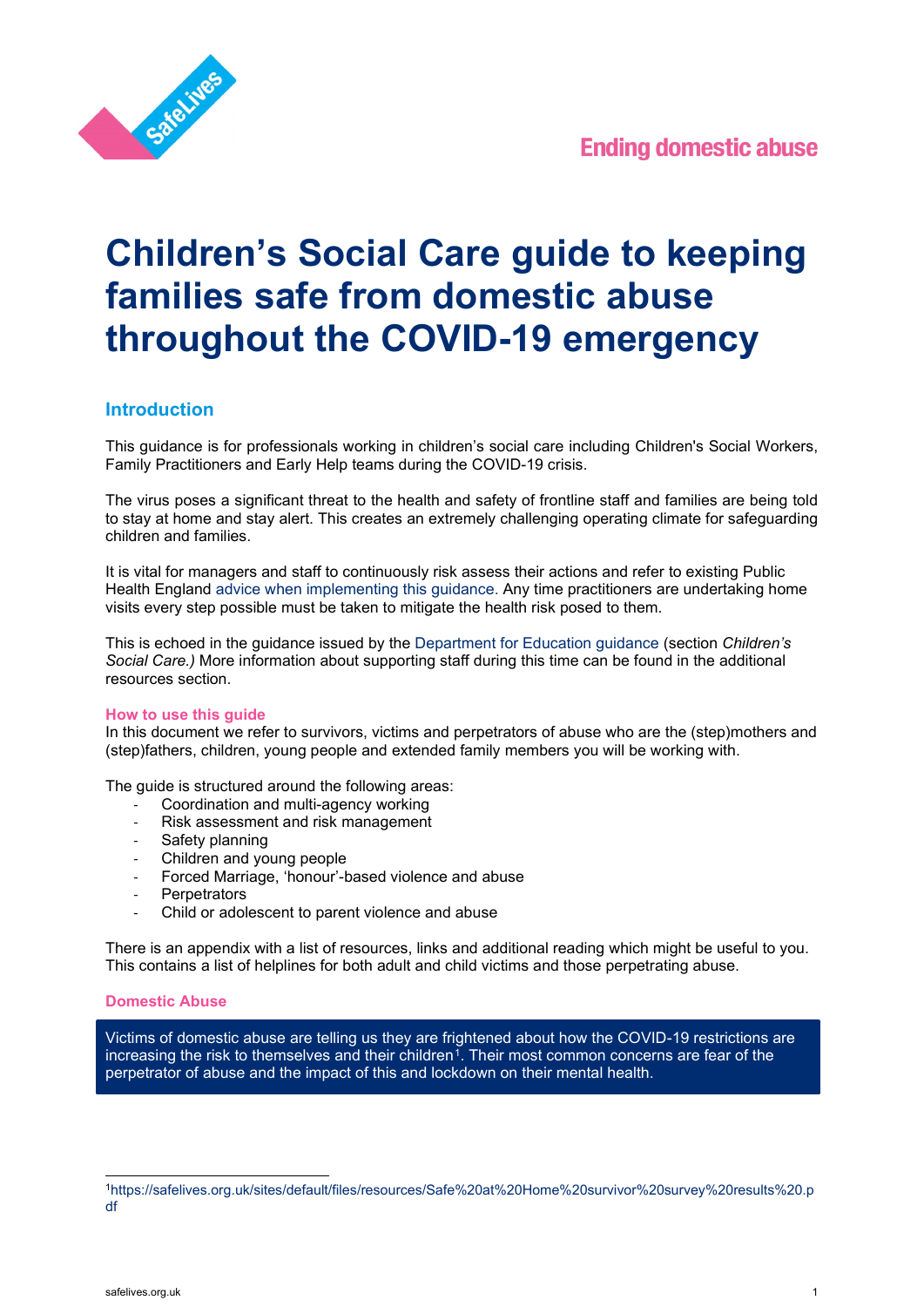Every year, over two million adults in the UK and one in five children are impacted by domestic abuse. It can be experienced by anyone, irrespective of demographics such as age or gender, and some people will find it more challenging to seek support or access services<sup>2</sup>.

# **Coordination and multi-agency working**

Opportunities for speaking to each family and individual members of the family separately will be reduced in this period. For very good reason, families may be anxious about professionals coming into their home, potentially bringing the virus with them – a coordinated response can minimise this.

Working together with the domestic abuse sector is vital to safeguard children and families. All services we have talked to are still in operation, most have changed the way they provide support moving successfully to virtual, online meeting spaces or telephone support.

Identify ways in which you can creatively work together to jointly support families. Find out how local domestic abuse services have adapted their support – for adult and child victims and those perpetrating abuse – and how you and the families you work with can utilise the support they offer.

Work closely with local police to understand their strategy for managing arrests and contact with perpetrators who present with symptoms of COVID-19 or who have stated they are in self isolation due to symptoms. The police have provided reassurance that families will not receive fines or penalties where breaking the guidelines is motivated by keeping safe. Listen to this **[podcast with DCC Louisa](https://soundcloud.com/domestic-abuse-podcast/safe-at-home-the-police-response-with-dcc-louisa-rolfe)  [Rolfe](https://soundcloud.com/domestic-abuse-podcast/safe-at-home-the-police-response-with-dcc-louisa-rolfe)** on how the police are responding to domestic abuse during the pandemic.

Decisions about how to continue working with families regarding domestic abuse should be made on a case by case basis, and never in isolation. Seek input from specialists; many of them will be able to offer guidance for professionals even if they aren't supporting the family themselves.

Use your Marac (likely to be operating virtually), MASH daily triage discussions, specialist services etc to make multi agency decisions and identify how you can work together, utilising all resources available to best support families.

Operation Encompass remains operational in your area. They have set up a Teachers' Helpline available to schools nationally during the COVID-19 period to provide free and confidential guidance to teachers following an Operation Encompass call (meaning the police have attended a domestic abuse incident at the child's home). The helpline provides school staff with immediate, confidential support to meet the needs of their vulnerable children.

We worked with survivors to create **[SafeLives Multi-agency Values and Principles](https://safelives.org.uk/sites/default/files/resources/Multi-agency%20Principles%20Apr%202020.pdf)** to help organisations work more effectively together, to better engage individuals and families and improve their experience of working with services. We encourage professionals to consider these values and principles through every aspect of their coordinated response, and to place the people we serve at the

Accessing victims at risk of 'honour-based' violence: it is now more important than ever to think about creative ways of accessing victims by a means of discreet contact as potential multiple family perpetrators will be closely watching.

heart of all we do.

Karma Nirvana's helpline has noted a 38% decrease from police and children's services referrals to their national helpline and this has everything to do with the isolation of victims during lockdown. If you have concerns, consider how you can gain access through means of discreet contact for example: school online, GP practice, a medical appointment, friends, creating safe passwords to ensure the victims knows how to ask for help if someone is listening. Once you gain access ask the victim what works best for them and how to end a call quickly should they need to abruptly leave.

<span id="page-1-0"></span><sup>2</sup> <https://safelives.org.uk/knowledge-hub/spotlights>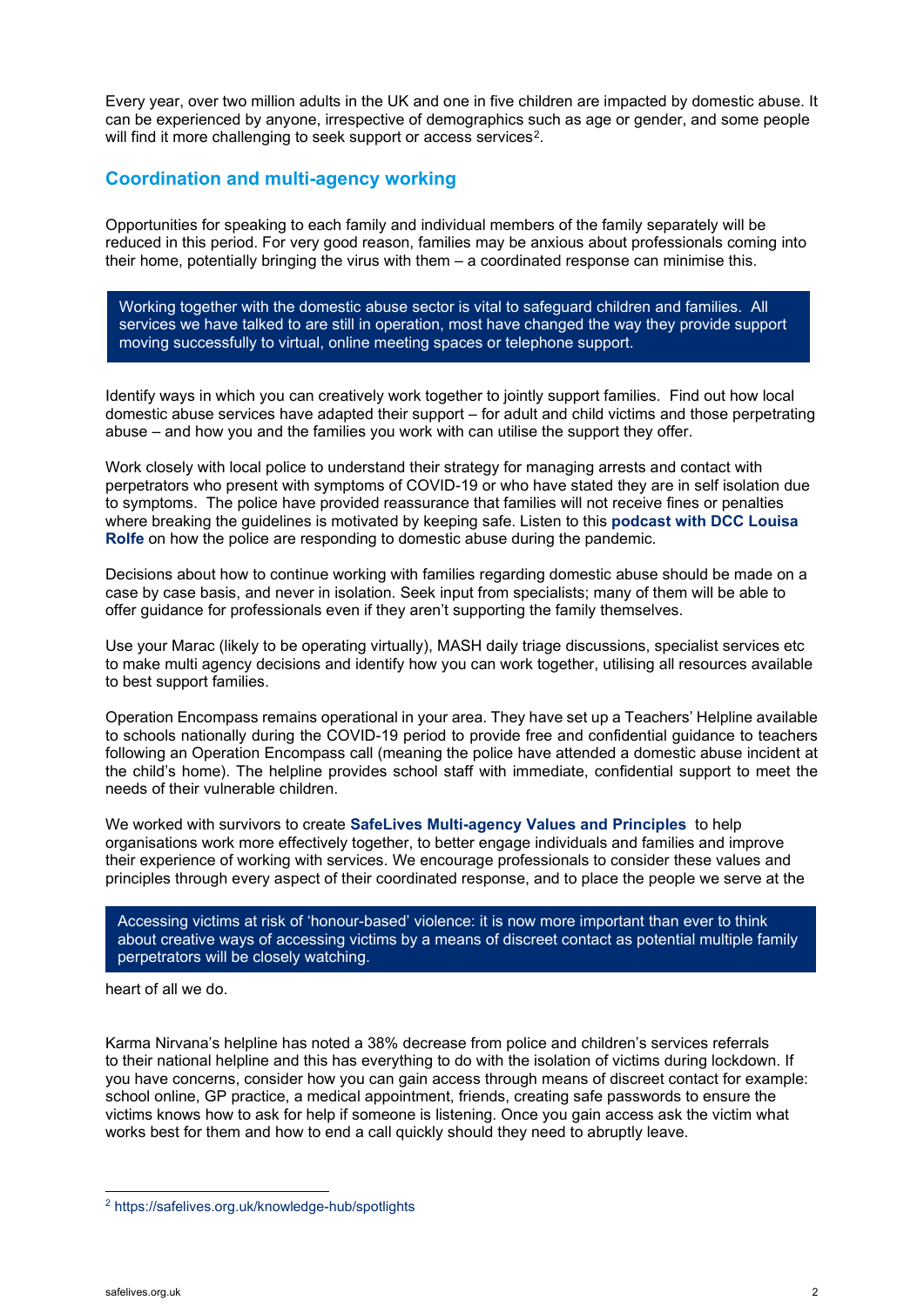## **Risk assessment and risk management**

Social work practitioners and domestic abuse services should work together to review risk and safety plans, discuss contingency plans for children and families and how they will cope during the COVID-19 crisis.

Practitioners should ask clear questions (when safe to do so) that enable all family members to share information that highlights changes in risk and to share any concerns. Take all concerns seriously and think about how this affects risk and safety.

Focussing on physical violence alone is not an accurate way to assess whether there is domestic abuse taking place in the family home. Being aware of coercive controlling behaviour is important when working with families. Pay attention to the fear, control and the impact of the abuse. More guidance on coercive control can be found [here.](https://safelives.org.uk/practice_blog/introduction-coercive-control)

In your role to safeguard children, take time to review each of their cases and the risk posed to all who could be impacted. Think about who may be impacted beyond the immediate family, including but not limited to; other known partners/ex-partners, children living apart from the perpetrator, older relatives who may be vulnerable to pressure from the perpetrator.

Factors to consider include (but are not limited to):

- Increased time at home
- Less opportunity to leave
- Dependence on the perpetrator as their carer
- Increased time in close proximity to the person causing harm
- Lack of external observation
- Increased emotional and financial stress.
- Increased isolation
- Reduced family and social support
- Risk from multiple perpetrators of abuse
- Increased risk of debilitating illness
- Changes to substance use, be that increased or decreased access.
- Changes to/pressure on mental health

# **Safety Planning**

Give clear messages about the help available for example:

- The instruction to stay at home does not apply to you if you need to leave your home to escape domestic abuse
- Refuges are still open if families need to flee, the police will still attend an address and use all the powers normally available to them to intervene and protect.
- Local services are still open and able to help.

Safety planning needs to be creative and flexible and focus on the basics such as establishing opportunities for safe communication between vulnerable families, involving specialist domestic abuse services and referring to Marac as relevant. Increasing the involvement of key agencies will keep these families in sight and provide opportunities for support and intervention. See our **[safety planning](https://safelives.org.uk/sites/default/files/resources/Safety%20planning%20guide,%20victims%20and%20survivors,%20COVID-19.pdf)  [guidance](https://safelives.org.uk/sites/default/files/resources/Safety%20planning%20guide,%20victims%20and%20survivors,%20COVID-19.pdf)** for further guidance and information.

Share information with schools through the appropriate channels. Encourage school staff to proactively seek opportunities to interact with families. School staff should be curious and pay attention to any behavioural changes or differences in how children present and ensure they talk to children/parents about this, following their usual safeguarding protocols if they have concerns.

## **Children and Young People**

Older children and young people are at risk of abuse within their own relationships, as well as being victims and experiencing harm from domestic abuse in their homes. The SafeLives **[Dash risk](https://safelives.org.uk/sites/default/files/resources/YP%20RIC%20guidance%20FINAL%20%281%29.pdf)**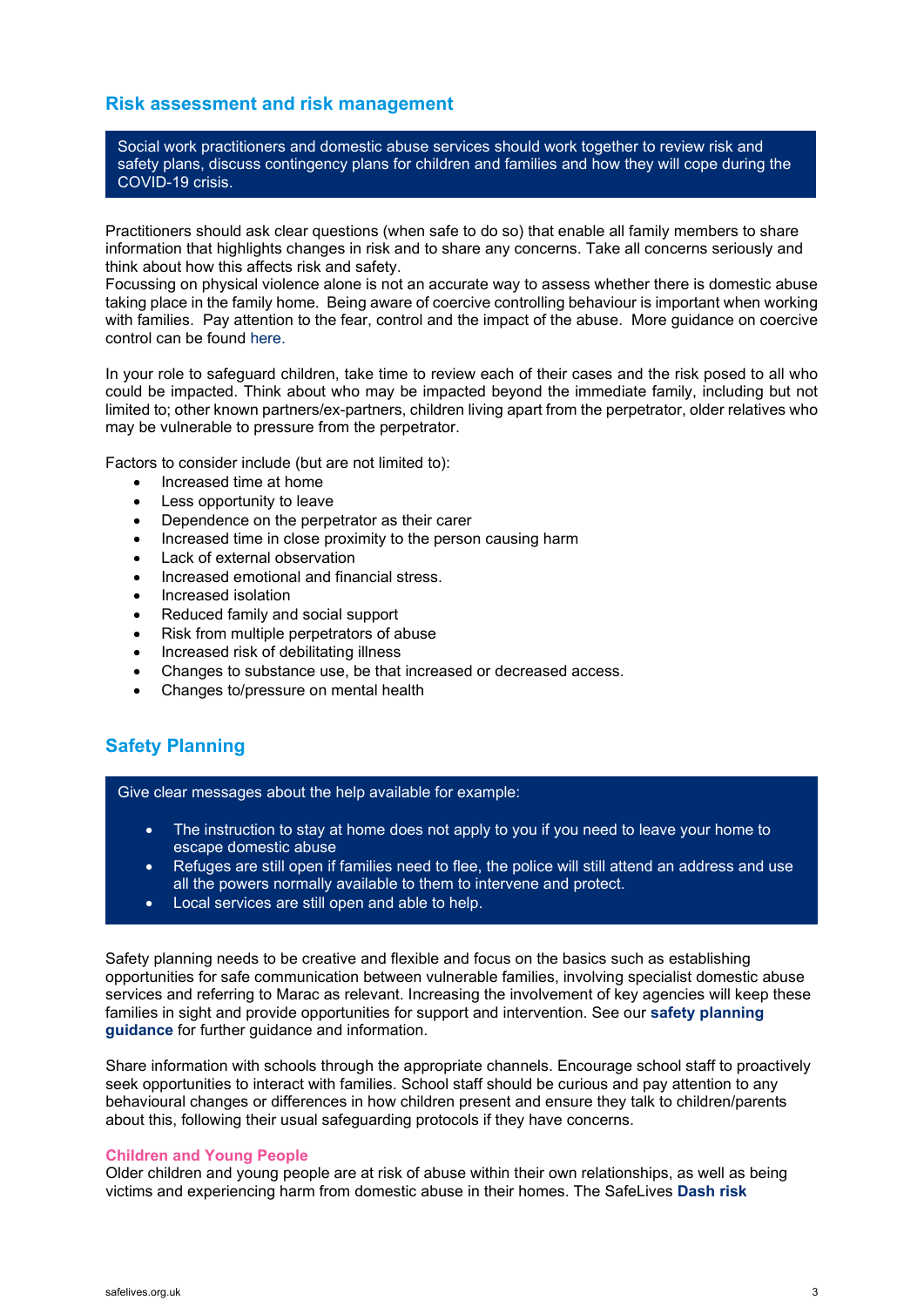**assessment checklist [for use with young people aged 13-18](https://safelives.org.uk/sites/default/files/resources/YP%20RIC%20guidance%20FINAL%20%281%29.pdf)** will help you identify risks they are exposed to. This may be wider than domestic abuse and include child sexual exploitation and abuse, 'honour'-based violence and abuse, gang violence and county lines.

Domestic abuse services told us they were struggling to make contact with young people, so **[we asked](https://safelives.org.uk/sites/default/files/resources/YP%20guidance%20covid-19.pdf)  [young people's practitioners and young people themselves](https://safelives.org.uk/sites/default/files/resources/YP%20guidance%20covid-19.pdf)** what they thought some of the issues and challenges are right now, and some ideas on ways practitioners can engage with young people.

Identify the children and young people on your caseloads where CSE is a known or potential risk and work with the police and support services (such as domestic abuse services) to create targeted plans of support for victims and 'disrupt' plans for perpetrators.

**Forced marriage, 'honour'-based violence and abuse (HBV) and female genital mutilation (FGM)**  All of these issues are at higher risk of occurring due to decreased visibility of children during lockdown.

Lockdown for victims of forced marriages and 'honour'-based abuse means increased family and community surveillance, reducing even further the opportunity for victims to report, especially as the schools are no longer the 'eyes and ears.'

Karma Nirvana's helpline has seen an increase of calls from victims including a 200% increase in contacts where lockdown has increased risk – including of marriages on Skype, enhanced control of tech devices and imminent forced marriages after lockdown.

Once restrictions lift, the lag between increased movement/travel and the point at which schools reopen could create a gap in which children may be taken overseas before it can be prevented. If you are concerned someone is at risk of a forced marriage or has been forced into a marriage, please see the resources section for more guidance and information on Karma Nirvana's helpline.

If you are concerned someone is at risk of a forced marriage or has been forced into a marriage. Apply for an emergency **Forced Marriage Protection Order (FMPO)** with the support of your Local Authority and/or police. This order can help prevent a future marriage, ensure the victim remains in the country and give you greater access to the victim if you name this as part of a condition of the order.

#### **Child Contact**

Child contact arrangements or disputes present a particularly risky environment for victims of domestic abuse and their children. The Government's guidance states that children *can* continue to travel between their separated parents. However, this does not mean that they must. For example, relevant factors would include whether anyone in the family has underlying health issues or is medically vulnerable, whether handover would increase the risk to a parent, whether there are other factors known to often co-occur with domestic abuse such as alcohol/substance misuse.

Victims and survivors of domestic abuse may find it particularly difficult to make a decision about child contact; often they are managing pressure, coercion and threats from their abusive ex-partner while feeling anxious about complying with court orders or expectations from practitioners. Practitioners can lessen this burden by talking to parents about the issues, helping them to weigh up the options and make a decision based on safety. See the additional resources for more information.

## **People perpetrating abuse**

It is important to recognise that any genuine and well-founded concern about the virus also presents a tool for those perpetrating abuse to further isolate victims of domestic abuse and distance them from support. People experiencing domestic abuse have reduced autonomy and live with a high, credible threat of harm from the perpetrator. They may be prevented from giving, or feel too frightened to give, access to their home to Social Workers and others. Considering this, and recording observations in case notes, can help build a picture of the control and risk a victim of domestic abuse is enduring.

Perpetrators of abuse should be targeted and visible within the plans and strategies created to keep families safe.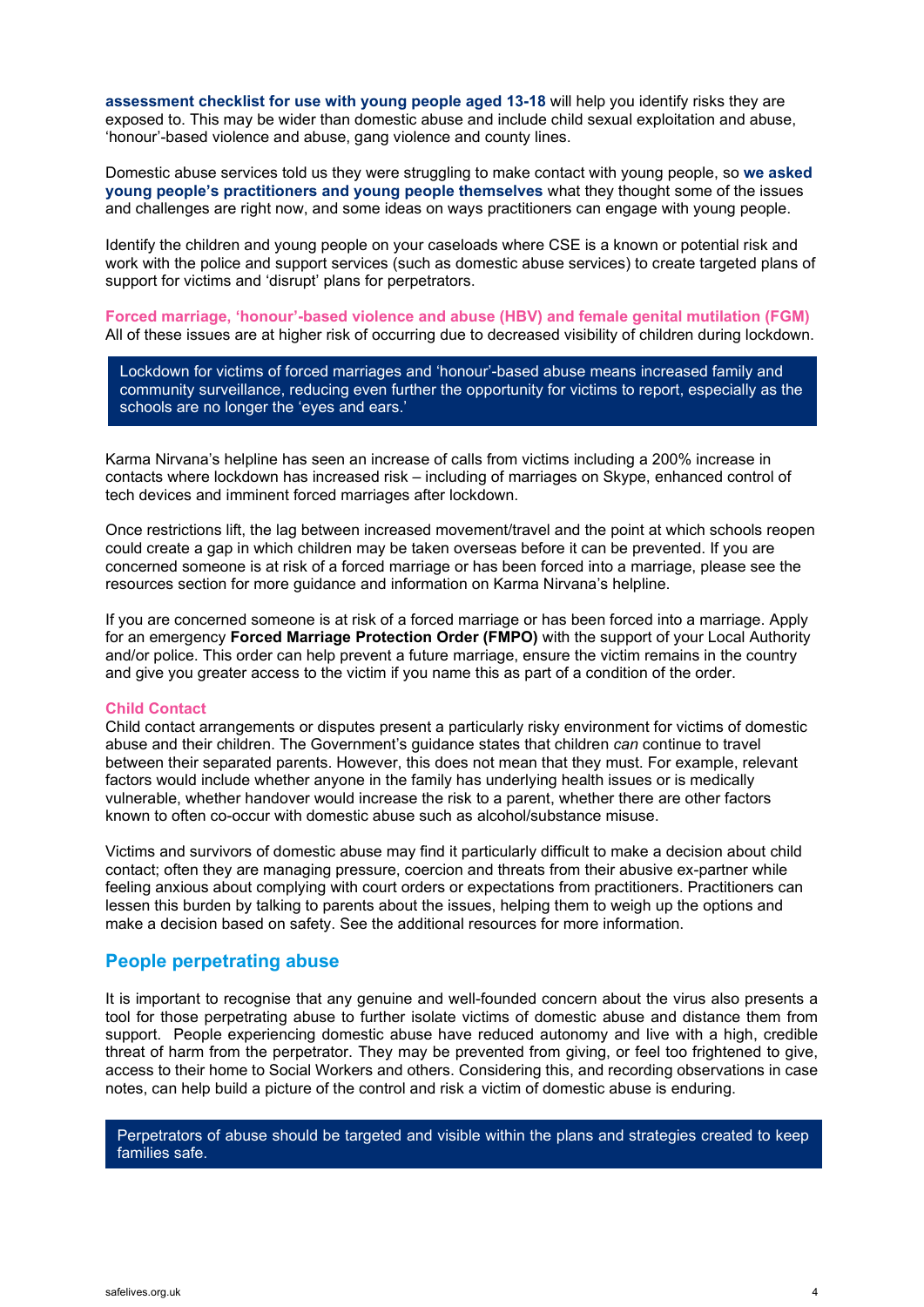There will be changes in services for perpetrators of abuse e.g. behavioural change groups. Most have stopped face to face work with some being able to offer virtual sessions instead and we have received feedback from some that these are working well. See the **[Respect COVID-19 website](https://www.respect.uk.net/pages/15-covid-19)** for information.

Remember that children and young people may be living in households with multiple perpetrators being the people who they're meant to be closest to: mother, father, uncles, siblings are involved in abuses of arranging marriages, coercive controlling behaviour and ensuring punishment of those who seek help.

#### **Child or adolescent to parent violence**

Child or adolescent to parent abuse isn't legally defined, but it's increasingly recognised as a form of abuse by a child or young person using abusive behaviours towards a parent or carer. It often involves coercive control and the adult being in fear of the young person. Child to parent violence is receiving increased attention, with people now asking how quarantining and isolation are impacting this group of families. Please see our **[Covid-19 webpage](https://safelives.org.uk/news-views/domestic-abuse-and-covid-19)** for a number of resources that can help professionals responding to child and adolescent to parent violence.

## **Appendix: Helplines and useful websites**

SafeLives has a dedicated **[COVID-19 webpage](https://safelives.org.uk/news-views/domestic-abuse-and-covid-19)** with resources for professionals and families experiencing domestic abuse which is regularly updated. We are offering opportunities for virtual support through our **[Community Platform](https://community.safelives.org.uk/default.aspx)**. Please join to access free webinars, blogs and to network with thousands of other professionals across the UK.

#### **National domestic abuse services and helplines**

- England: Freephone 24h National Domestic Abuse Helpline, run by Refuge on **0808 2000 247**, or visit **[www.nationaldahelpline.org.uk](http://www.nationaldahelpline.org.uk/)**
- Scotland: 24 hour Domestic Abuse and Forced Marriage Helpline: **0800 027 1234**
- Northern Ireland: 24 hour Domestic & Sexual Violence Helpline: **0808 802 1414**
- Wales: 24 hour Life Fear Free Helpline **0808 80 10 800.**
- Galop: **[National LGBT+ Domestic Abuse Helpline:](http://www.galop.org.uk/) 0800 999 5428**
- **[Men's Advice Line:](https://mensadviceline.org.uk/) 0808 801 0327**
- **[Respect](http://respect.uk.net/)** helpline (for anyone worried about their own behaviour): **0808 802 0321**
- **[Suzy Lamplugh Trust](https://www.suzylamplugh.org/)** (national stalking helpline) **[0808 802 0300](tel:08088020300)**
- **[Forced Marriage Unit](https://www.gov.uk/guidance/forced-marriage) 020 7008 0151**
- Victim Support National 24 hour Supportline: **0808 1689 111**
- The NSPCC Helpline for parents, families and professionals: **0808 800 5000**. Also available 24 hours a day by email – **[help@nspcc.org.uk](mailto:help@nspcc.org.uk)** - or through its **[online reporting form](https://www.nspcc.org.uk/keeping-children-safe/reporting-abuse/report/)**.
- Childline: 0800 1111 or **access to online counsellors**
- Karma Nirvana **(0800 5 999 247)** for professionals to jointly risk assess and provide guidance to protect victims. They also provide online and helpline support for victims whose support will be enhanced by call handlers with knowledge of the issues impacted by honour systems.
- Operation Encompass Teachers' Helpline provides school staff with immediate and confidential support to meet the needs of their vulnerable children. 8.00am – 11.00am Monday to Friday: 0845 646 0890

#### **Websites and useful guides:**

NB: Accessing information online needs to be done safely. Advise victims to delete browser history or use 'private browsing' as a way to hide your searches.

- **[Women's Aid guide to private browsing](https://www.womensaid.org.uk/cover-your-tracks-online/)**
- **[Guide to technology safety](https://www.techsafety.org/resources-survivors)**
- **[Making a safety plan](https://www.womensaid.org.uk/the-survivors-handbook/making-a-safety-plan/)**, Women's Aid
- **[The Survivor's Handbook](https://www.womensaid.org.uk/the-survivors-handbook/)**, Women's Aid
- **[Guidance on economic abuse during COVID-19](https://survivingeconomicabuse.org/resources/)**, Surviving Economic Abuse
- **[Karma Nirvana](https://karmanirvana.org.uk/)**
- **[Chayn,](https://chayn.co/)** online support and guidance for victims and survivors of abuse